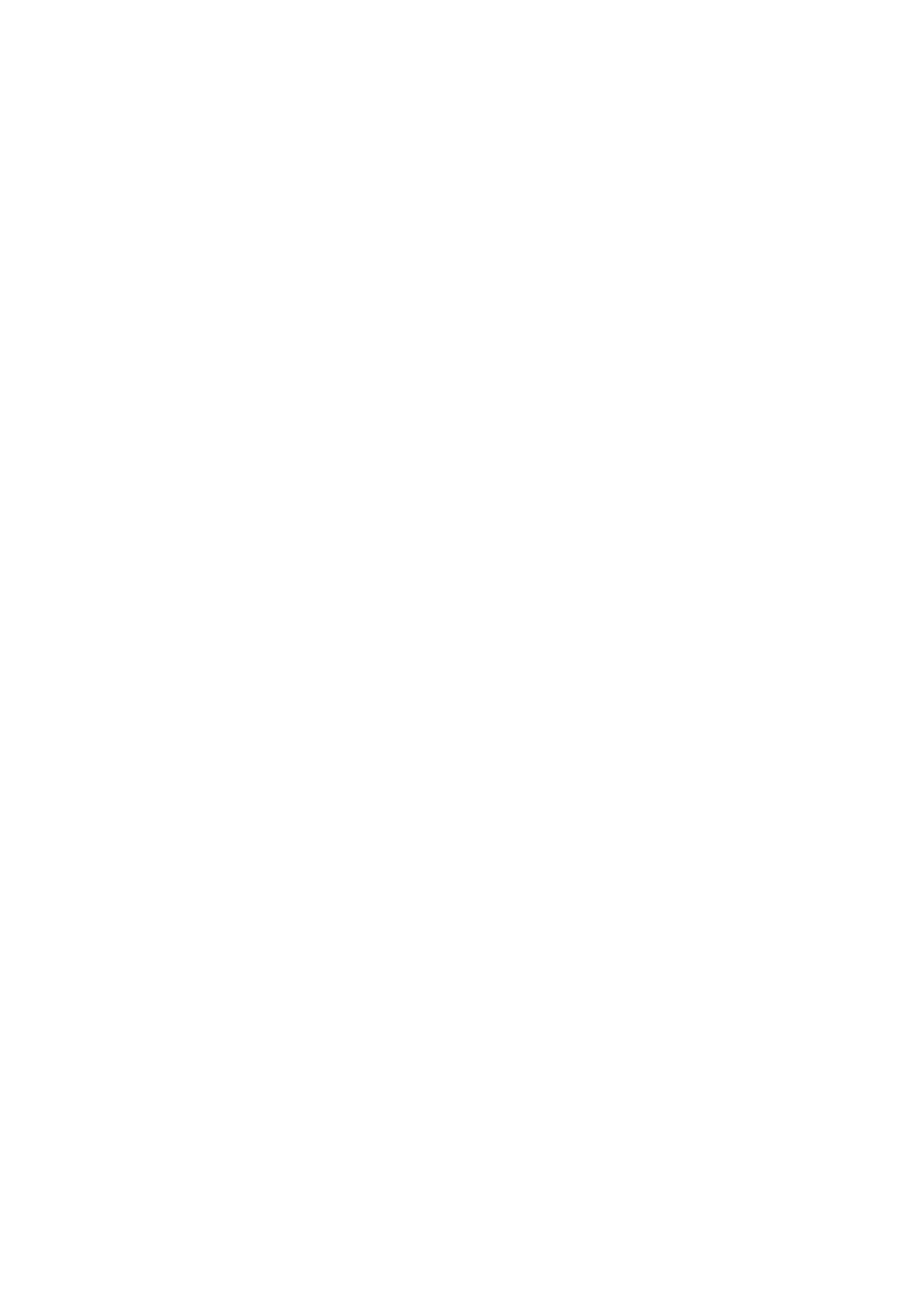### **Introduction**

#### **The Public Interest Advocacy Centre**

The Public Interest Advocacy Centre (PIAC) seeks to promote a just and democratic society by making strategic interventions on public interest issues.

PIAC is an independent, non-profit law and policy organisation that identifies public interest issues and works co-operatively with other organisations to advocate for individuals and groups affected.

In making strategic interventions on public interest issues PIAC seeks to:

- expose unjust or unsafe practices, deficient laws or policies;
- promote accountable, transparent and responsive government;
- encourage, influence and inform public debate;
- promote the development of law—both statutory and common—that reflects the public interest; and
- develop community organisations to pursue the interests of the communities they represent.

Established in July 1982 as an initiative of the Law Foundation of New South Wales, with support from the NSW Legal Aid Commission, PIAC was the first, and remains the only, broadly based public interest legal centre in Australia. Financial support for PIAC comes primarily from the NSW Public Purpose Fund and the Commonwealth and State Community Legal Centre Funding Program. PIAC also receives funding from the NSW Government Department of Energy, Utilities and Sustainability for its work on utilities, and from Allens Arthur Robinson for its Indigenous Justice Program. PIAC also generates approximately income from project and case grants, seminars, consultancy fees, donations and recovery of costs in legal actions.

#### **PIAC's work on human rights and the current inquiry**

PIAC welcomes the opportunity to contribute to the inquiry in Western Australian into human rights protection for Western Australia and applauds the Western Australian Government for implementing the inquiry.

This submission responds directly to the questions posed in the inquiry.

Throughout its 25 years of operation, PIAC has undertaken work on human rights issues, both through representing clients seeking to assert rights and in participating in public policy debate and development, and community legal education on rights.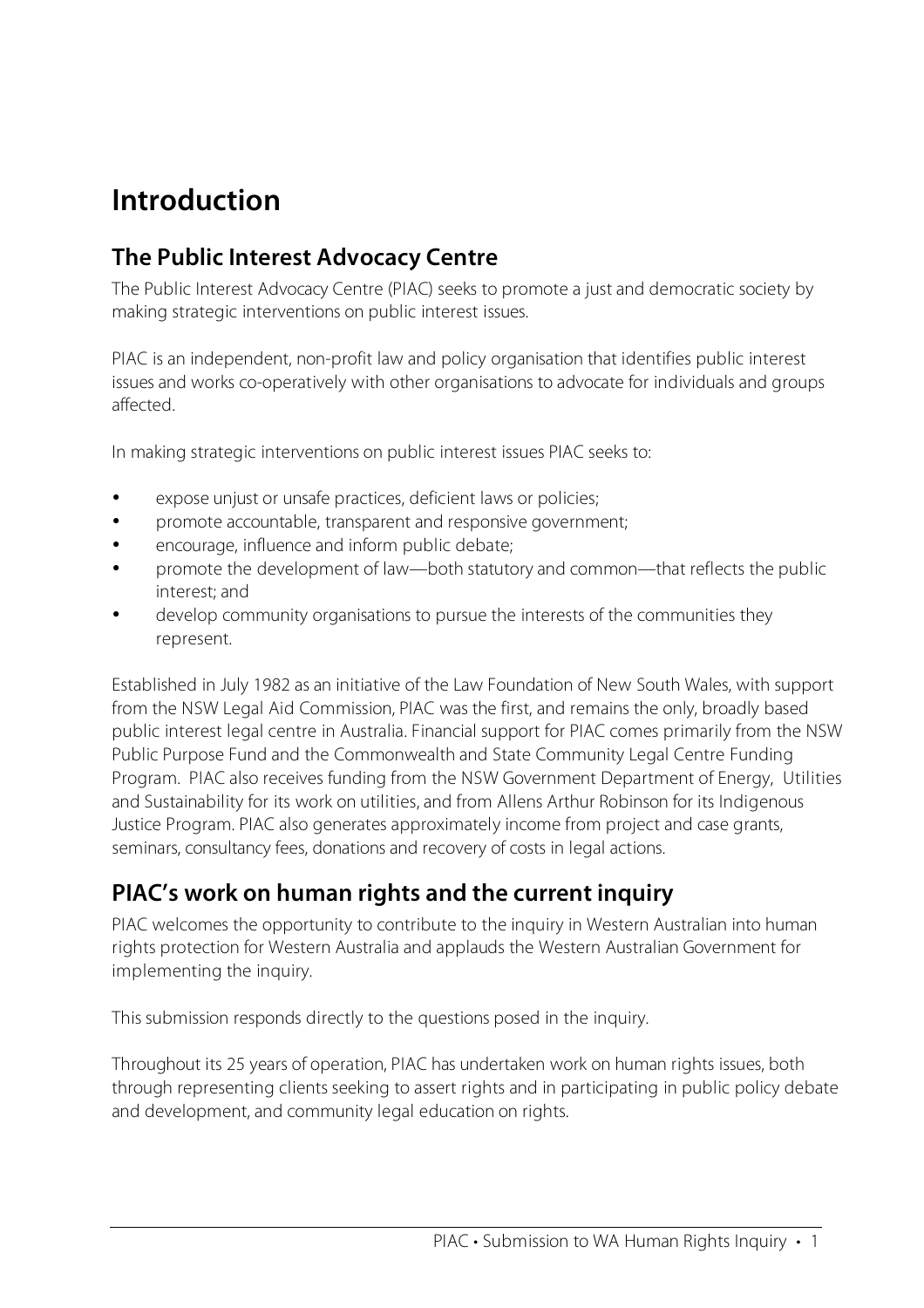Since 2003, PIAC has been working nationally to promote debate on effective human rights protection in Australia. In 2004, it published an education kit, Protecting Human Rights in Australia, which sets out background information on human rights then considers the levels of protection of key rights recognised in the International Bill of Rights<sup>1</sup>, whether they are adequate and how this affects individuals. The kit has been distributed nationally and is available in three English and three other community languages. 2

In 2005 and 2006, PIAC provided training in all states and territories on human rights. The training was provided to people working with communities. One aim of the training was to give those people knowledge of what is meant by the term 'human rights', how the international framework for human rights came into existence and how it operates, different models of human rights protection adopted in different countries, and how human rights are protected in Australia. The other aim was to give them the skills to conduct training and education sessions on human rights and to encourage discussion in their communities about whether Australia's current levels of protection of human rights are adequate.

During that time and since, PIAC has made submissions to both the Victorian Government inquiry into a human rights charter and the current Tasmanian Law Reform Institute inquiry. It also convenes and provides secretariat services to the NSW Charter Group.

# **1. Should WA have a Human Rights Act?**

Yes. Protection of human rights is a fundamental obligation incumbent upon governments. A WA Human Rights Act is an important expression of this obligation and the commitment a government makes to all people within its jurisdiction that it will work to better people's lives and to be accountable to them where it acts or fails to act, in violation of an individual's human rights.

Through enacting a broad-based WA Human Rights Act that gives to people in Western Australia, the ability to vindicate their rights directly, the Government will succeed in achieving a human rights culture far more quickly than any mass education or awareness-raising campaign alone could hope to do.

In the absence of a WA Human Rights Act the task of creating a human rights culture becomes a costly exercise and challenging for individuals to understand and implement. A WA Human Rights Act gives Western Australians a direct and tangible link with human rights. Education,

I <sup>1</sup> This is the collective title used to describe the Universal Declaration of Human Rights, (a non-binding statement made by the United Nations General Assembly on 10 December 1948), the International Covenant on Economic Social and Cultural Rights and the International Covenant on Civil and Political Rights (both binding on those States party to the Covenants.

<sup>&</sup>lt;sup>2</sup> The kit is available both in hard copy and as an electronic resource through the PIAC website at www.piac.asn.au.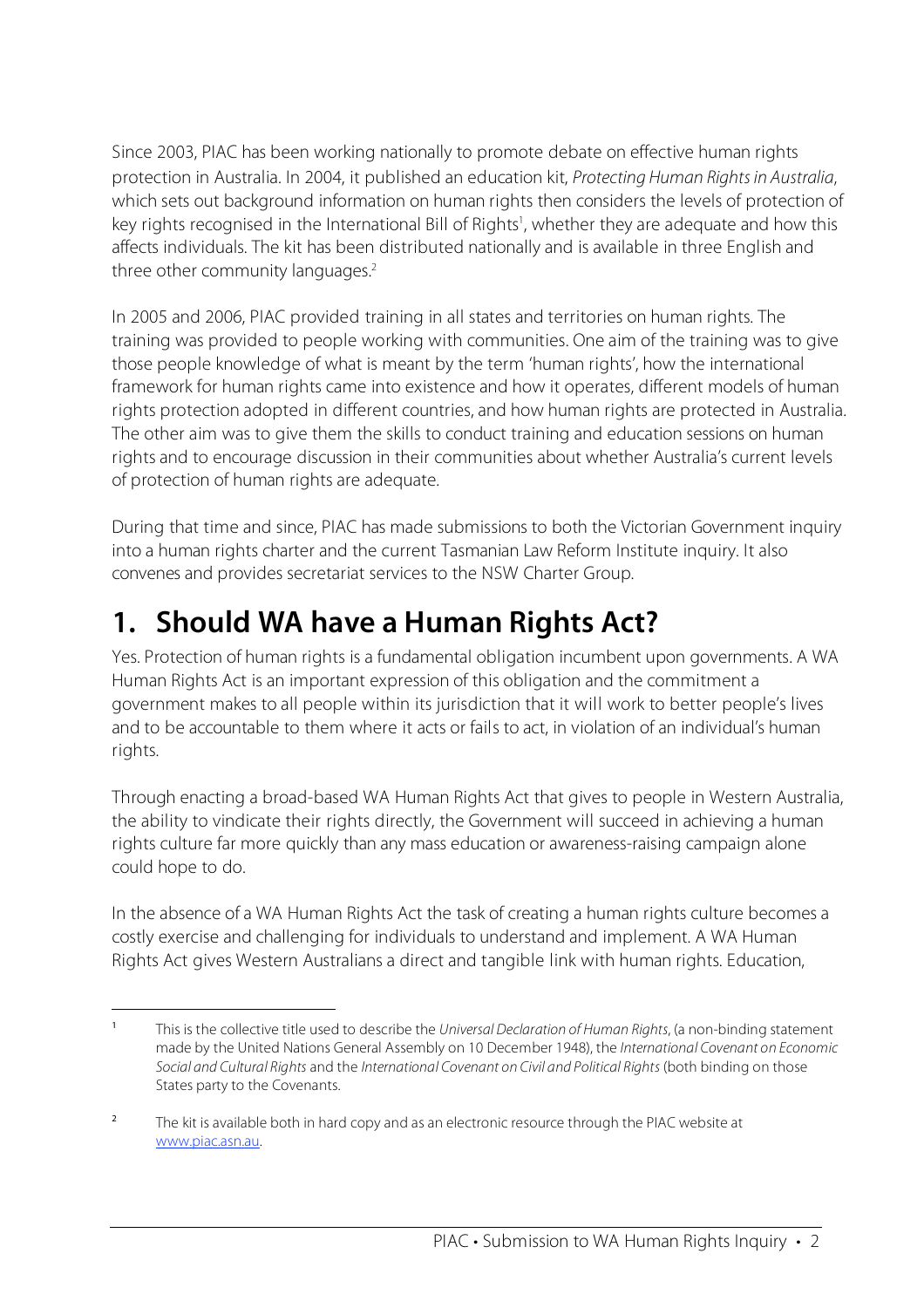awareness raising and capacity building activities would then become more powerful, direct and therefore cost-effective strategies.

### **2. What rights should be protected in a WA Human Rights Act?**

In PIAC's view, a WA Human Rights Act should, at a minimum, protect the rights to which Australia has committed itself at international law, namely, the rights set out in the following international treaties:

- the International Covenant on Civil and Political Rights (ICCPR); and
- the International Covenant on Economic, Social and Cultural Rights (ICESCR).

These rights are interconnected, indivisible and pertain to each person by virtue of their humanity. The WA Human Rights Act should explicitly provide for:

- recognition of Indigenous peoples, their continuing cultures and connection to land, and their right to self-determination;
- the right to a safe and sustainable environment;
- the right of people with disabilities, and of all genders, sexualities and identities to enjoy substantive equality and to be free from discrimination;
- any further rights identified through the current community consultation process, or during subsequent consultations.

The Government should not baulk at considering the protection of economic, social and cultural rights together with civil and political rights. An argument commonly made to oppose the inclusion of economic, social and cultural rights in any human rights legislation is that these rights are not justiciable in the same way as civil and political rights. While there is no equivalent provision to Article 2(3) of the ICCPR in ICESCR, Article 2(1) of the ICESCR requires that States Party to the Convention take steps, to the maximum of its available resources, to achieve progressively the full realisation of the rights recognised in the ICESCR, particularly through legislative measures. As such, these rights should be included with a similar provision that protects against the loss of progress towards full achievement.

It has also been argued that economic, social and cultural rights are seen as less important by the community. As far as PIAC is aware, there is no research that has been done to test this proposition fully. The rights covered by the ICESCR reflect many of the areas of life that are clearly of significant concern to everyone at a personal and political level: adequate housing, adequate standard of living, access to adequate health care, protection of rights at work, protection of family and community participation. Indeed, for many if not most people these issues are seen to have a much more continuing and direct impact on their day-to-day lives than the rights set out in the ICCPR.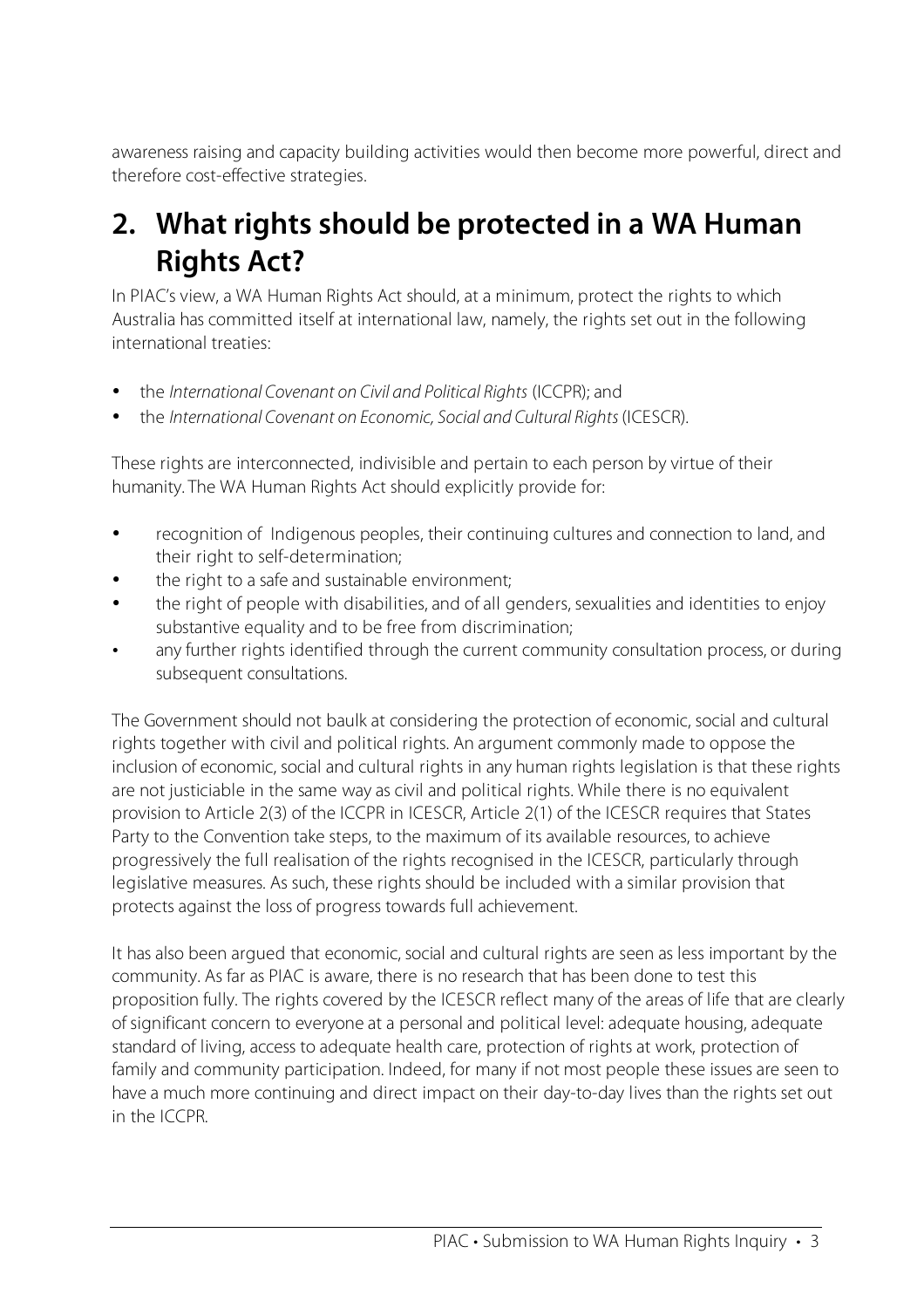In order to effectively protect human rights, both the ICCPR and ICESCR rights should be protected.

# **3. What form should a WA Human Rights Act take?**

Human rights protection should be achieved by introducing a legislatively entrenched WA Human Rights Act, and establishing a set of institutions and processes to support the full implementation of the principles recognised in the Act. Legislation should ensure that to amend it would require the agreement of two thirds of the parliament in a joint sitting.

The legislation should include a ratchet clause, such that once rights are recognised they cannot easily be taken away. PIAC's position is that the full range of human rights protections should be included in the WA Human Rights Act from the outset. While PIAC advocates strongly for the enforceability of the full range of human rights once the legislation comes into effect, the minimum position it argues for is one of phased implementation and enforceability, rather than phased recognition. This means that all of the rights recognised in the ICCPR and ICESCR should be recognised in the legislation at its inception, but that the legislation include within it a phased implementation of mechanisms for the enforcement of those rights. PIAC strongly urges the Government to prioritise and adequately fund community engagement, awareness, and capacity-building initiatives.

In order to achieve that objective, PIAC supports a WA Human Rights Act that:

- binds public officials, authorities, agents and those performing public functions;
- gives individuals a direct right of action and enforceable remedies in State courts, with respect to certain rights, including but not limited to the rights recognised and protected in the ICCPR; and
- requires that all new legislation, including delegated legislation, respects, protects and promotes the rights recognised in the WA Human Rights Act
- vests courts with the authority (and obliges them) to interpret existing legislation and delegated legislation consistent with the rights recognised in the WA Human Rights Act,
- vests the Supreme Court with authority to read down or strike down inconsistent laws as invalid; and
- recognises the interconnectedness and indivisibility of classes of human rights by recognising the full spectrum of human rights rather than a limited sub-set of rights, such as political and civil rights alone; and
- includes a 'reasonable limits' clause; and
- does not include 'notwithstanding' clause.

PIAC supports a WA Human Rights Act in this form because:

it is emblematic of the Government's commitment to protect, respect and promote human rights;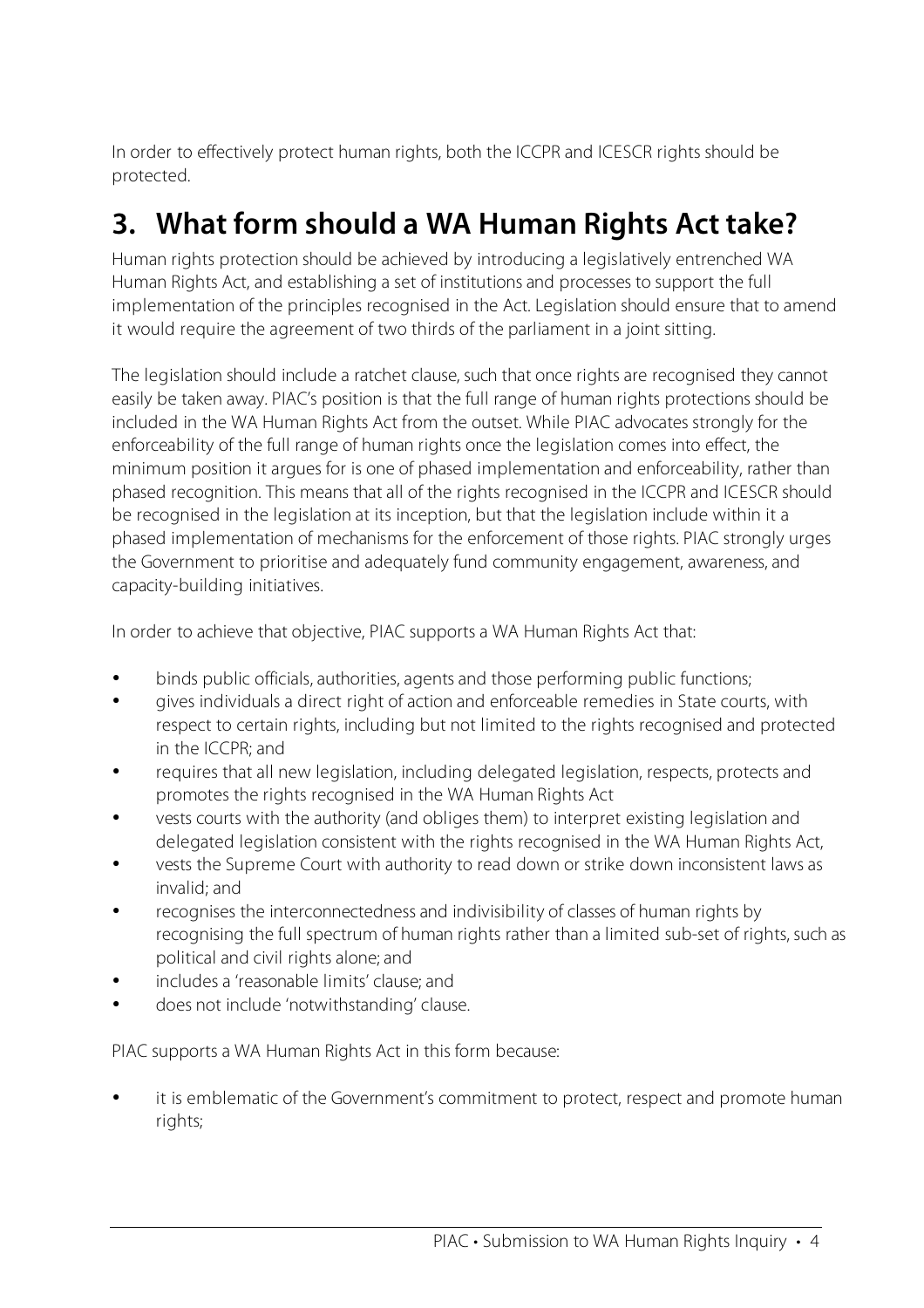- it provides a clear normative framework against which public functions and actions can be assessed and within which individual rights, freedoms and responsibilities can be balanced;
- it engages the three branches of Government—the Parliament, Executive and Judiciary—in dialogue about how to protect, respect and promote human rights;
- it generates a shared community understanding of what the content of the human rights recognised in the WA Human Rights Act;
- it sparks engagement with the broader community;
- it signals real commitment from Government by aligning rights with remedies;
- it is a cost-effective means of protecting, promoting and fulfilling human rights.

### **4. How should a WA Human Rights Act require human rights to be protected?**

The Supreme Court of Western Australia should be empowered to strike down as invalid legislation and delegated legislation that is inconsistent with rights recognised in the WA Human Rights Act, and which cannot be interpreted in a way that is compatible with those rights. Lower courts, faced with an application to strike down legislation as invalid, should be empowered to refer this to the Supreme Court.

The Auditor-General and Ombudsman, with a new human rights capacity, together with a newly established Joint Parliamentary Committee, and an Office of Human Rights (OHR), provides an effective mixture of administrative and Parliamentary mechanisms: to monitor the performance of public authorities; to collaborate to identify poor performance and its causes; and to develop strategies to improve human rights compliance with poorly performing public authorities.

Public authorities should be required to do the following:

- Develop a Statement of Commitments as a compact between the public authority and its stakeholders, including members of the community. A Statement of Commitments should reflect how the public authority plans to respect, protect, promote and fulfill relevant human rights standards.
- Report annually to parliament, via the Joint Parliamentary Committee, on steps taken to respect, protect, promote and fulfill the rights recognised in the WA Human Rights Act, including on its performance against its Statement of Commitments. Such reports would be part of social outcomes reporting, which the Auditor-General will be mandated to review.

The OHR would be charged with ensuring a co-ordinated, whole-of-government approach to rights protection and to foster human rights capacity within the Government. The Ombudsman would retain an investigative and reporting function in relation to the conduct of public authorities, which will be explicitly expanded to include human rights standards. Together, the OHR, the Auditor-General, the Ombudsman and the Joint Parliamentary Committee, if they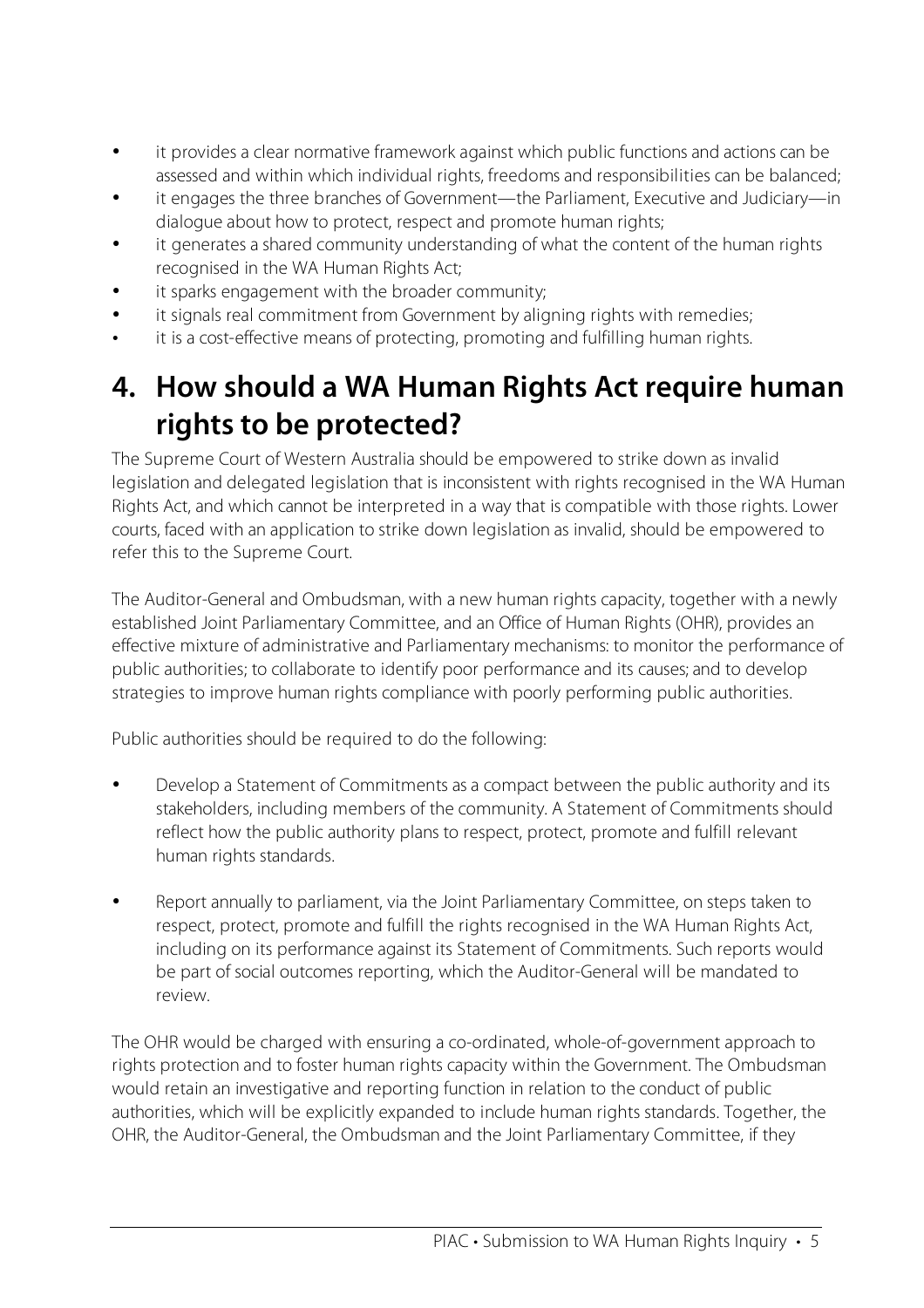develop systems to work together effectively, will be uniquely placed to promote human rights compliance in Government.

The Act should include a requirement that all legislative proposals be accompanied by a detailed Human Rights Impact Statement. The responsible Minister or MP should, upon introducing the Bill or delegated legislation, make a statement about the human rights implications of the proposed legislation. This should include, as a minimum, whether or not the proposed legislation will promote compliance with the rights recognised in the WA Human Rights Act. If the Minister believes the legislation will breach, fail to promote compliance with particular rights, or impair a right recognised in the WA Human Rights Act, the Minister should be required to provide a justification for the legislation. Such a justification should to be based on the wording of the 'reasonable limits' clause of the WA Human Rights Act.

PIAC recognises that the parliament will need the ability to balance competing rights by passing legislation to limit qualifiable rights where such laws are:

- necessary in a democratic society;
- pursue an important objective;
- are rationally connected to that objective;
- impair a right no more than necessary to achieve the objective; and
- do not have a disproportionately severe impact or impermissibly discriminatory effect on the people to whom the law will apply.

PIAC does not support the inclusion of a 'notwithstanding' clause.

When discussing the balancing of rights, terrorism and threats to national security will usually be raised as examples of when rights should be restricted. The main point PIAC wishes to emphasise is that measures to counter terrorism and protect national security should be, and can be, consistent with human rights and the Rule of Law. Absolute protection is not possible and human rights should not become a casualty in the efforts to protect human rights. In PIAC's view, it is fundamental that any measures to combat terrorism should themselves uphold, rather than circumvent, international human rights standards. In discussing measures to combat terrorism, it is not a question of 'striking an appropriate balance' between human rights and the national security interest. Australia's human rights obligations are not negotiable. They are part of the democratic relationship between the Government and people within Australia and any compromise is to the detriment of Australian democracy. The International Bill of Rights recognises in the preabular provisions that the effective protection of human rights is central to effective democracy and the maintenance of peace and security.

The international human rights framework recognises that some human rights can be temporarily impaired to respond to threats to national security and public order. However, this framework requires that State Party seeking to implement any action to impair rights must notify publicly its intention t do so. Further, the impairment of rights cannot continue indefinitely.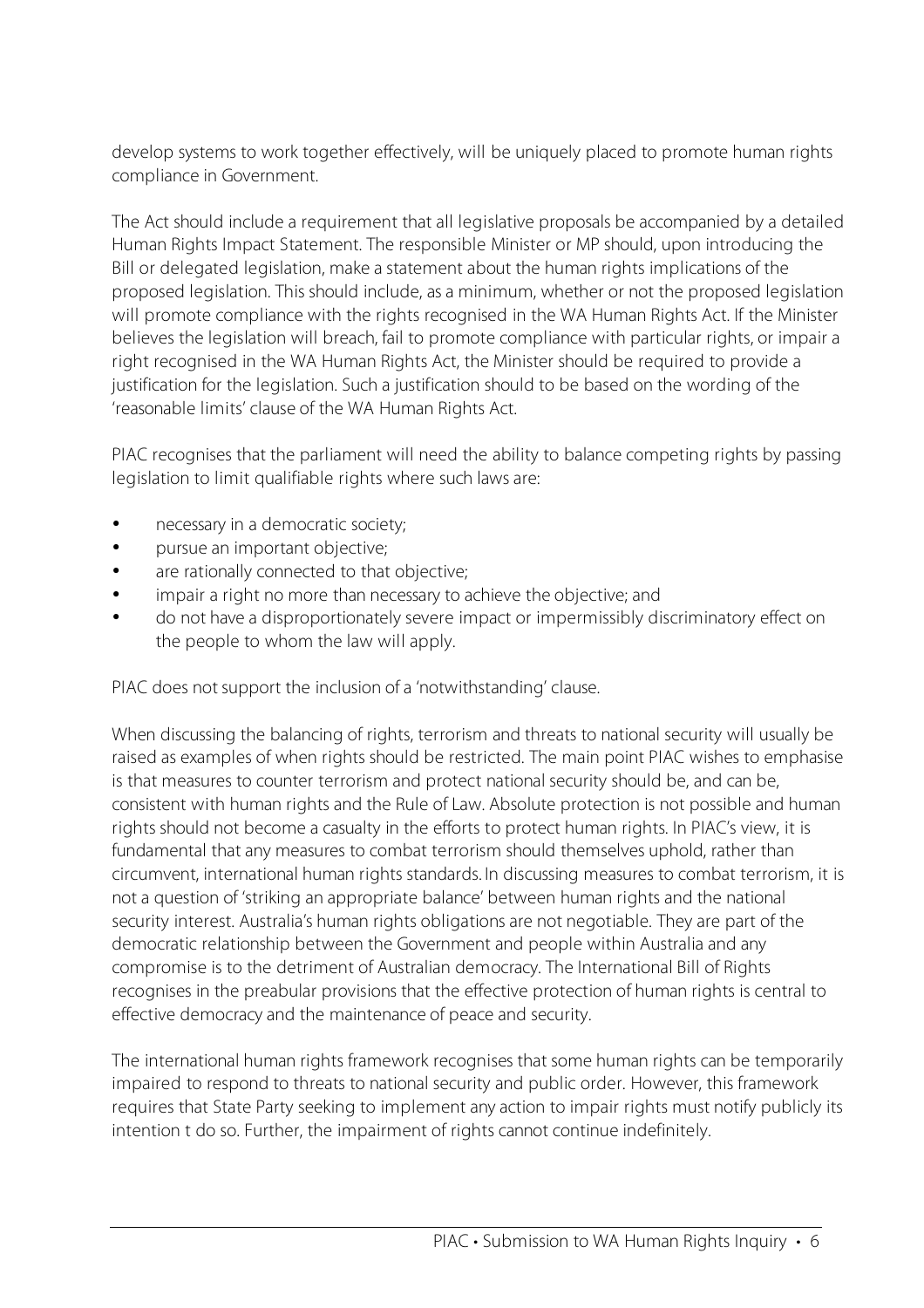# **5. Who should be required to comply with the human rights recognised in a WA Human Rights Act?**

The WA Human Rights Act should apply to the acts and omissions of a 'public authority'. By 'public authority', PIAC means to include government officers and entities such as Ministers, the Parliament, government departments and agencies, courts and tribunals, the police, and public servants. PIAC is also concerned to ensure coverage of actions and omissions of contractors and other persons or entities when performing functions for government, or that government would ordinarily perform. The term 'public authority' captures all these classes of people or entities when performing a public function, and also permits some interpretive leeway. The WA Human Rights Act should impose an explicit obligation on public authorities, officials and agencies to protect, promote, respect and fulfill the rights it recognises.

All three branches of Government should be subject to the WA Human Rights Act.

PIAC understands human rights to accrue to natural persons from the time of birth. The drafting of the WA Human Rights Act should reflect this and not extend beyond it. PIAC understands the right to life, protected in the ICCPR, to be a right that begins at the time of birth, and to operate to restrain the Government from taking the life of any person in its jurisdiction. PIAC does not understand that right to prevent a woman from exercising her right to exercise control over her own body, or to prevent an informed and voluntary decision to take one's own life. The debate about a WA Human Rights Act should not become a debate about women's access to abortion or about assisted suicide.

The rights that PIAC advocates should be protected in a WA Human Rights Act accrue to individuals, not to governments, corporate entities of any sort or to government. They exist to protect individuals and to give individuals a means of asserting a right against the more powerful State. They reflect a clear vision of the basic and inherent rights that belong to each of us, before any other tag is attached to us, as human beings.

### **6. What should happen if a person's human rights are breached?**

#### **Individual cause of action and remedies**

Legislation without a mechanism to provide individuals whose rights have been violated with an accessible and effective remedy is of limited utility and inconsistent with the obligations within the international human rights framework. A WA Human Rights Act without directly enforceable protections undermines the strength of the encouragement it gives for respect by public authorities of the rights it recognises, and limits general public confidence that the Government will honour its stated intent to respect, fulfill and promote human rights.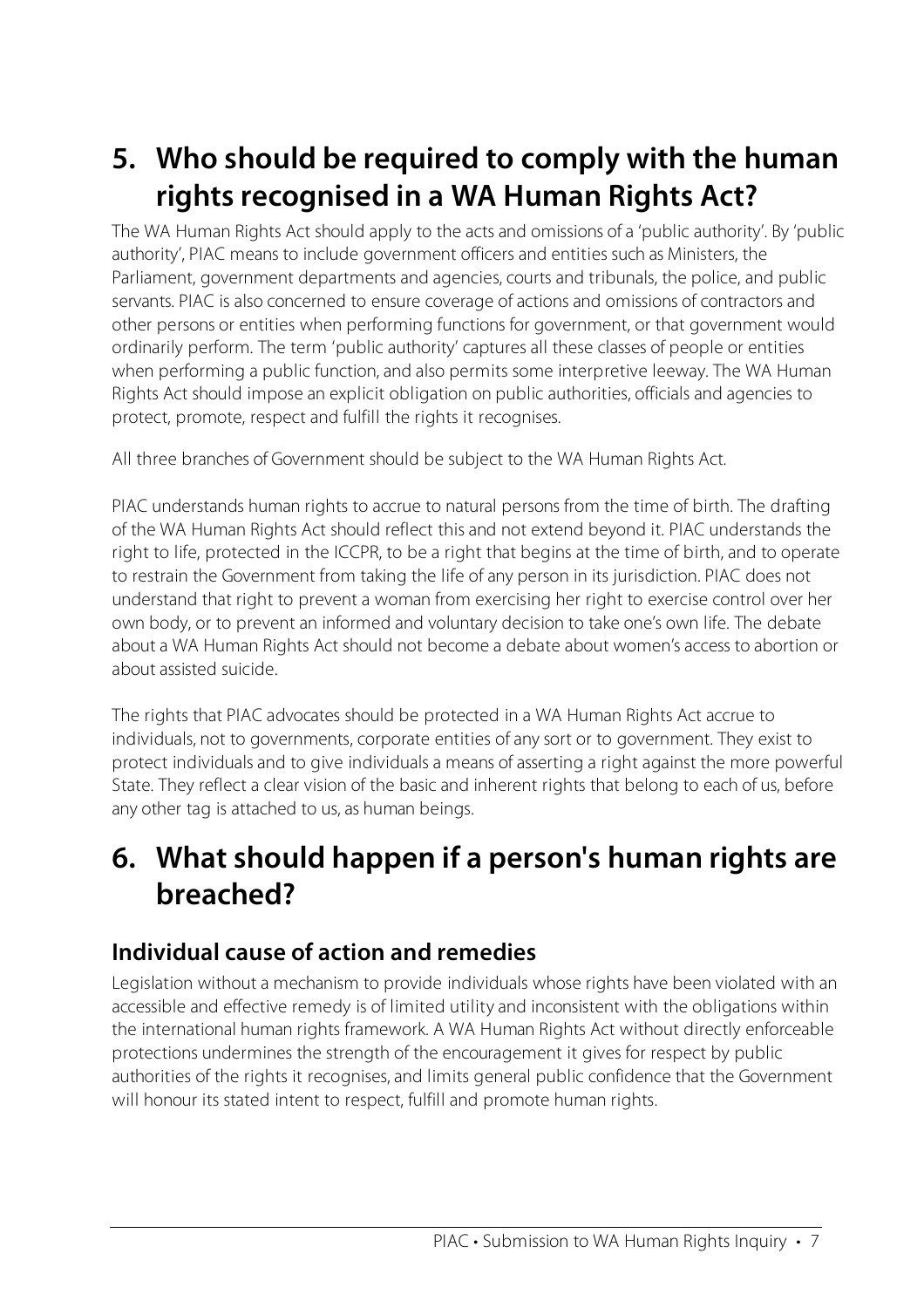To provide a right without a remedy would mean that the Government was claiming to be a champion of human rights protection without being subject to an important measure to keep it true to its human rights commitments, namely, an individual right of action for an effective remedy. The provision of an accessible and effective remedy is itself a basic principle of human rights law.

The common law has long recognised the necessary correlation between a right and a remedy in the maxim ubi jus ibi remedium (for the violation of every right, there must be a remedy). The UN Human Rights Committee has provided definitive guidance on the meaning of Article 2(3) of the ICCPR.

PIAC advocates an individually enforceable right for both ICCPR and ICESCR rights. In relation to ICESCR rights, the inquiry might think about a range of remedies that are tailored to the nature of the rights in question. More often than not, claims involving a breach of economic, social and cultural rights will be brought by on behalf of a group of similarly affected people seeking a common outcome. It may be that the inquiry considers appropriate enforcement mechanisms for economic, social and cultural rights to be systemic remedies, available through Courts or through other complaints mechanisms.

It is PIAC's strong view that a new body that is clearly dedicated to the broader question of human rights should be established. Anti-discrimination protections should afford everyone the same access to existing entitlements and services. If, for example, the parliament were to limit the right to vote across the board, anti-discrimination legislation would not assist someone who wished to exercise an enhanced right to vote. There should be a mutually supporting range of individual, systemic and compliance outcomes.

PIAC recommends a range of enforcement mechanisms and remedies for breaches of rights of individuals. Where a complaint identifies a systemic barrier to the protection and promotion of recognised rights, there should be mechanisms to address the systemic aspects of the individual's complaint as well as compensating or providing other remedies to the individual. There should also be processes to enable systemic human rights issues to be identified by community organisations and government institutions.

Where a person's rights are breached, they should be entitled to an accessible and effective remedy for that breach. This is consistent with international approaches to human rights protection. Individuals should be empowered to make a claim against public authorities that fail to respect, protect or promote the individual's rights recognised in the legislation. Where claims in administrative tribunals raise human rights issues, those tribunals should be empowered to consider the matter, providing they arise from a cause of action within the tribunal's jurisdiction.

Care should be taken to ensure that mechanisms for seeking remedies through the courts are user friendly, inexpensive, and are supported through appropriate registry services and access to legal aid and affordable legal services.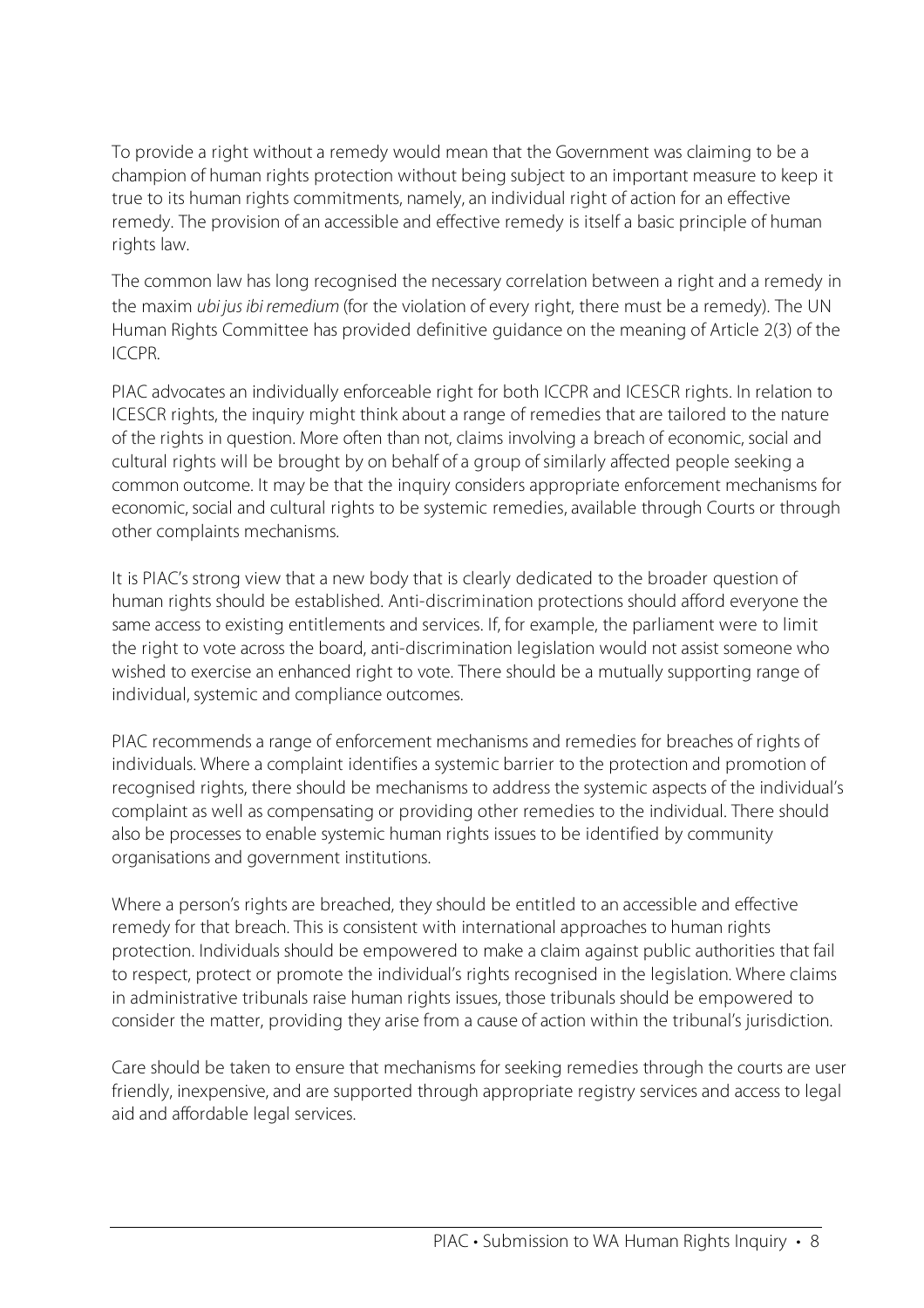Available remedies should include declaratory relief, compensation, injunctive relief, orders designed to remedy the effects of the violation upon the individual, and orders designed to address the systemic roots of the violating conduct by the public authority (systemic orders). The Supreme Court should be empowered to make an order that a legislative provision is invalid or that a legislative provision that is inconsistent with recognised rights be read down. Lower courts should be empowered to refer to the Supreme Court any application to strike or read down a legislative provision as inconsistent with recognised rights.

#### **Systemic outcomes**

Systemic orders might include, for example, an order that managers of the public authority and key staff undergo approved human rights capacity-building and awareness training, that the public authority implement a human rights strategy, or that the public authority report at appointed times on measures it has taken to address the systemic problem identified as a result of the individual's complaint. In this way, individuals are provided with an effective and sustainable remedy that ensures respect for their rights, and further, creates an opportunity for a co-operative and capacity building approach to ameliorating any systemic cause of the complaint.

PIAC proposes that community-based organisations that are representative bodies, such as the Western Australian Council of Social Service, be recognised as competent bodies to make a complaint alleging systemic breaches of the Legislation. Such a complaint would compel a response from the respondent and an investigation. The investigating body would have the ability to make recommendations that should be:

- tabled in Parliament<sup>®</sup>
- monitored for compliance and implementation by the authority; and
- enforceable upon application to the Supreme Court.

#### **Compliance mechanisms**

PIAC submits that the Auditor-General and Ombudsman, with a new human rights capacity, together with a newly established Joint Parliamentary Committee, and the OHR, provides an effective mixture of administrative and Parliamentary mechanisms to monitor the performance of public authorities, to collaborate to identify poor performance and its causes, and to develop strategies to improve human rights compliance with poorly performing public authorities.

As outlined above, public authorities should be required to do the following:

- Develop a Statement of Commitments as a compact between the public authority and its stakeholders, including members of the community. A Statement of Commitments should reflect how the public authority plans to respect, protect, promote and fulfill relevant human rights standards.
- Report annually to parliament, via the Joint Parliamentary Committee, on steps taken to respect, protect, promote and fulfill the rights recognised in the WA Human Rights Act, including on its performance against its Statement of Commitments. Such reports would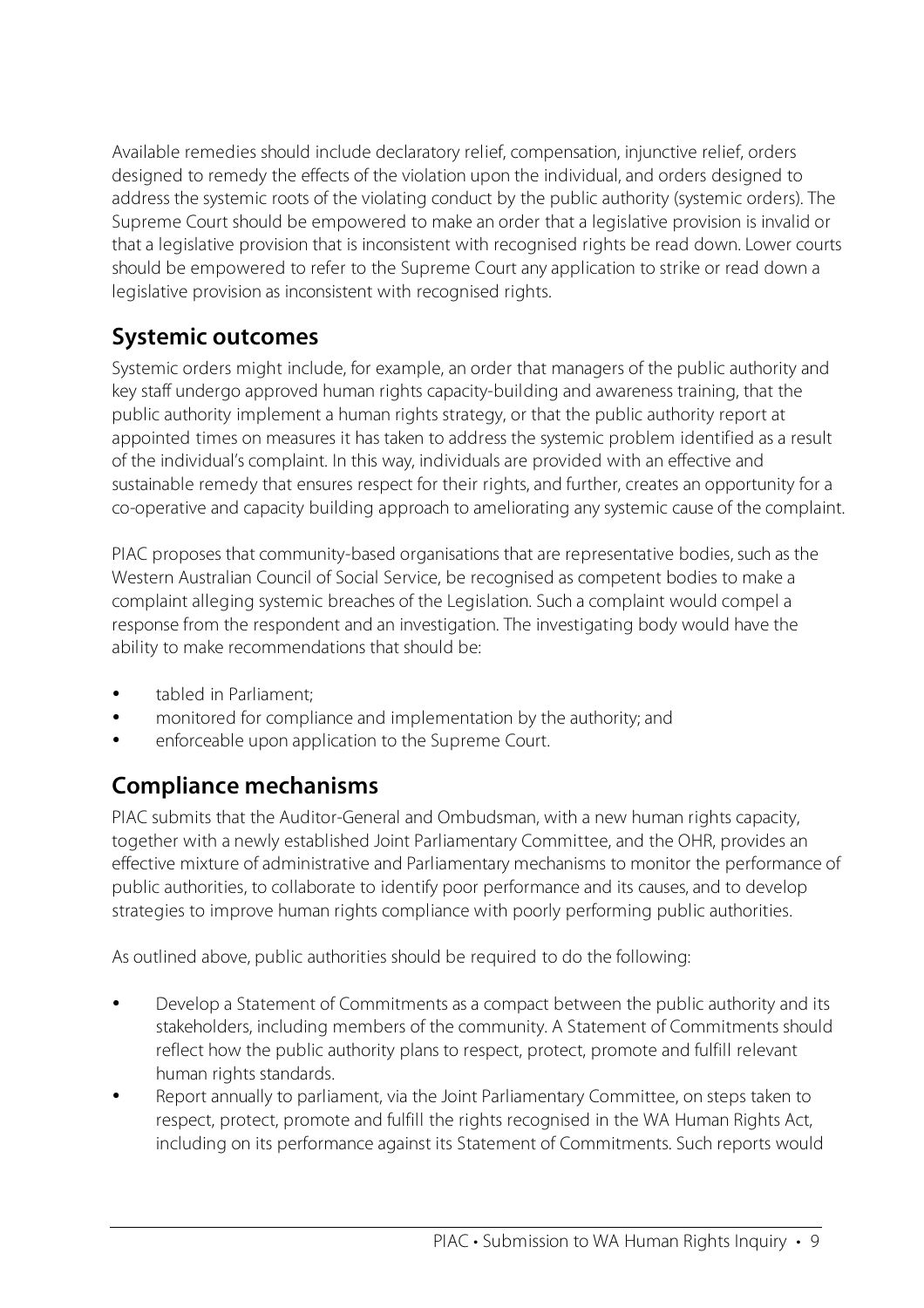be part of social outcomes reporting, which the Auditor-General will be mandated to review.

An Office of Human Rights would be charged with ensuring a co-ordinated, whole-ofgovernment approach to rights protection and to foster human rights capacity within the Government. The Ombudsman will retain an investigative and reporting function in relation to the conduct of public authorities, which will be explicitly expanded to include human rights standards. Together, the OHR, the Auditor-General, the Ombudsman and the Joint Parliamentary Committee, if they develop systems to work together effectively, will be uniquely placed to promote human rights compliance in Government.

### **7. If WA introduced a Human Rights Act what wider changes would be needed?**

PIAC makes a range of suggestions in relation to the institutions of government that involve the expansion of existing offices, and in limited instances, the creation of new mechanisms:

- **Establishment of a Human Rights Commission**: this would act as a human rights watchdog and a source of expertise and capacity. PIAC proposes that the Commission be empowered to initiate law reform and research on human rights in, to educate and build capacity in human rights principles, to investigate and report on human rights issues, to act as an amicus curiae in human rights matters, to bring representative proceedings in relation to systemic violations of recognised rights, and to provide technical assistance to litigants in relation to human rights principles.
- **Establishment of an Office of Human Rights, in the Office of Premier and Cabinet** (**OHR**): this would provide a focal point for whole-of-government implementation, capacity building and policy development.
- **Establishment of a Joint Parliamentary Committee on Respecting, Protecting and Promoting Rights**(**Joint Parliamentary Committee**): this would oversee parliamentary activity and to signify parliamentary commitment to the protection of human rights. PIAC proposes that the Joint Parliamentary Committee's Terms of Reference would be to inquire into the practices of public authorities on its own information, or on a reference that discloses a significant and systemic human rights issue from the Attorney General, the Ombudsman, or the Auditor-General.
- **Changes to the role of the Ombudsman**: the role would be expanded to develop an explicit human rights capacity to deal with complaints of serious human rights violations consistent with existing powers.
- **Changes to the role of the Auditor-General**: this role would be expanded to develop explicit human rights compliance audit capacity. PIAC proposes that public authorities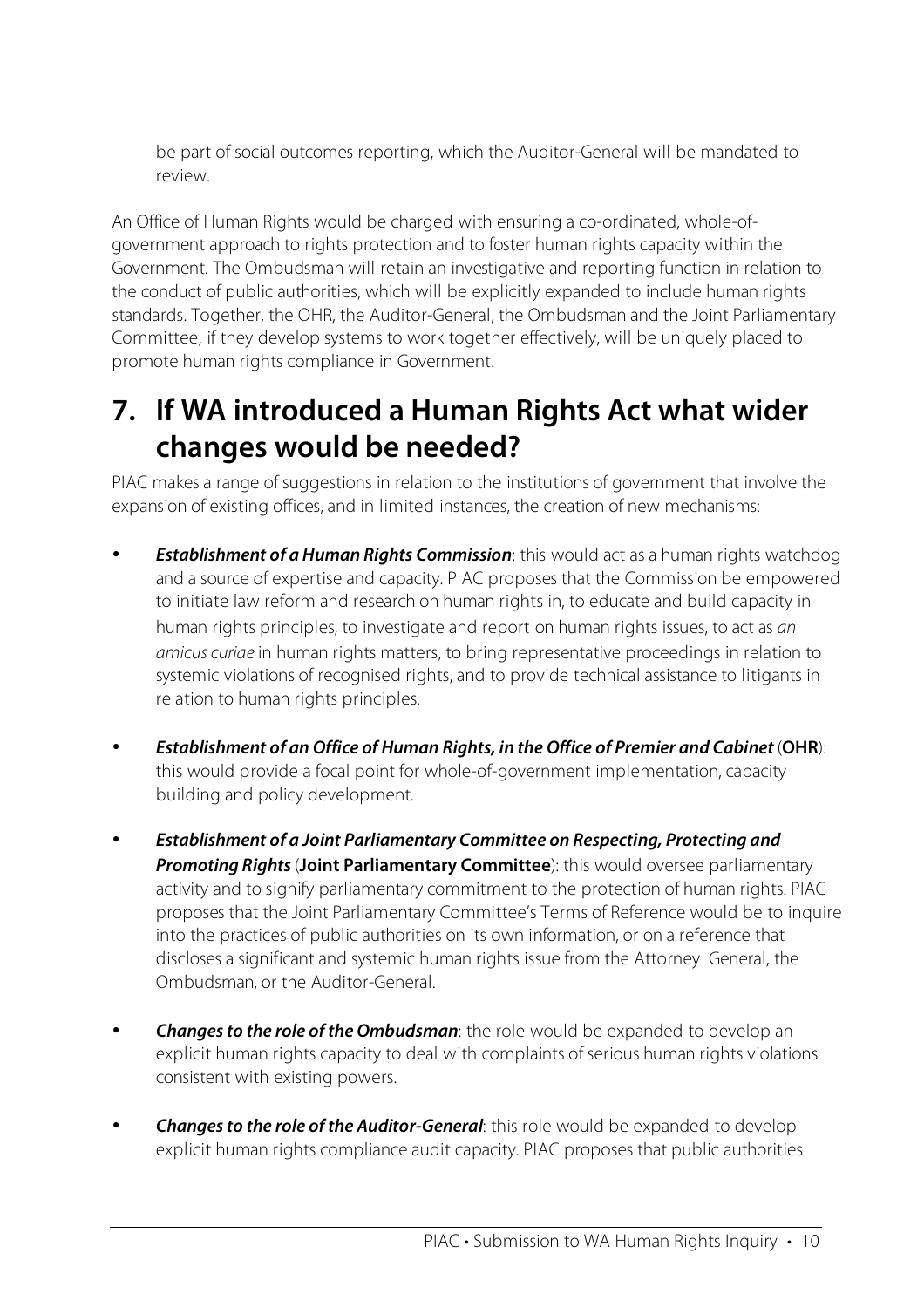begin to report more explicitly against social outcomes. PIAC proposes that consistent with a broadened reporting base, the Auditor-General should develop a new capacity to monitor social outcomes reporting, including outcomes consistent with human rights standards.

The Government needs to make a policy and fiscal commitment to institutional capacity building within Government and in the community about the substance of human rights principles, and more specifically what the WA Human Rights Act means in practice.

All public authorities should be required, as part of the implementation strategy of any WA Human Rights Act, to develop a Statement of Commitments to their stakeholders, clients and the community more broadly. Such Statements engender human rights awareness amongst public servants, and those in the community whom they affect in their work.

PIAC proposes stronger reporting and accountability measures by public authorities. PIAC proposes that public authorities be required to report to parliament on an annual basis on indicators that include their implementation of the WA Human Rights Act and their Statement of Commitments. Such reporting should explicitly include social outcomes. Further, PIAC proposes that administrative remedies and inquiries should follow serious breaches of Statements of Commitments by public authorities.

PIAC recognises that the parliament will need the ability to balance competing Administrative measures for human rights compliance include:

- The creation of the OHR.
- The creation of quidance documents in relation to human rights protection, not merely equality rights. PIAC is concerned to ensure that any such manuals are comprehensive human rights documents, and do not remain in a particular subset of human rights protection, such as equality rights.
- The development of practical human rights implementation training and workshops that become part of the fabric of public service professional development.
- The requirement that public authorities articulate their commitment to human rights in the form of a policy framework and undertakings to stakeholders, including the community in the form of a Statement of Commitments.
- The introduction of a requirement that public authorities report annually to parliament on their work to respect, protect and promote recognised human rights standards in the WA Human Rights Act.
- The referral of poor performance against policy commitments/compacts/ community agreements to the OHR to build better awareness and capacity to meet the expectations of the community.